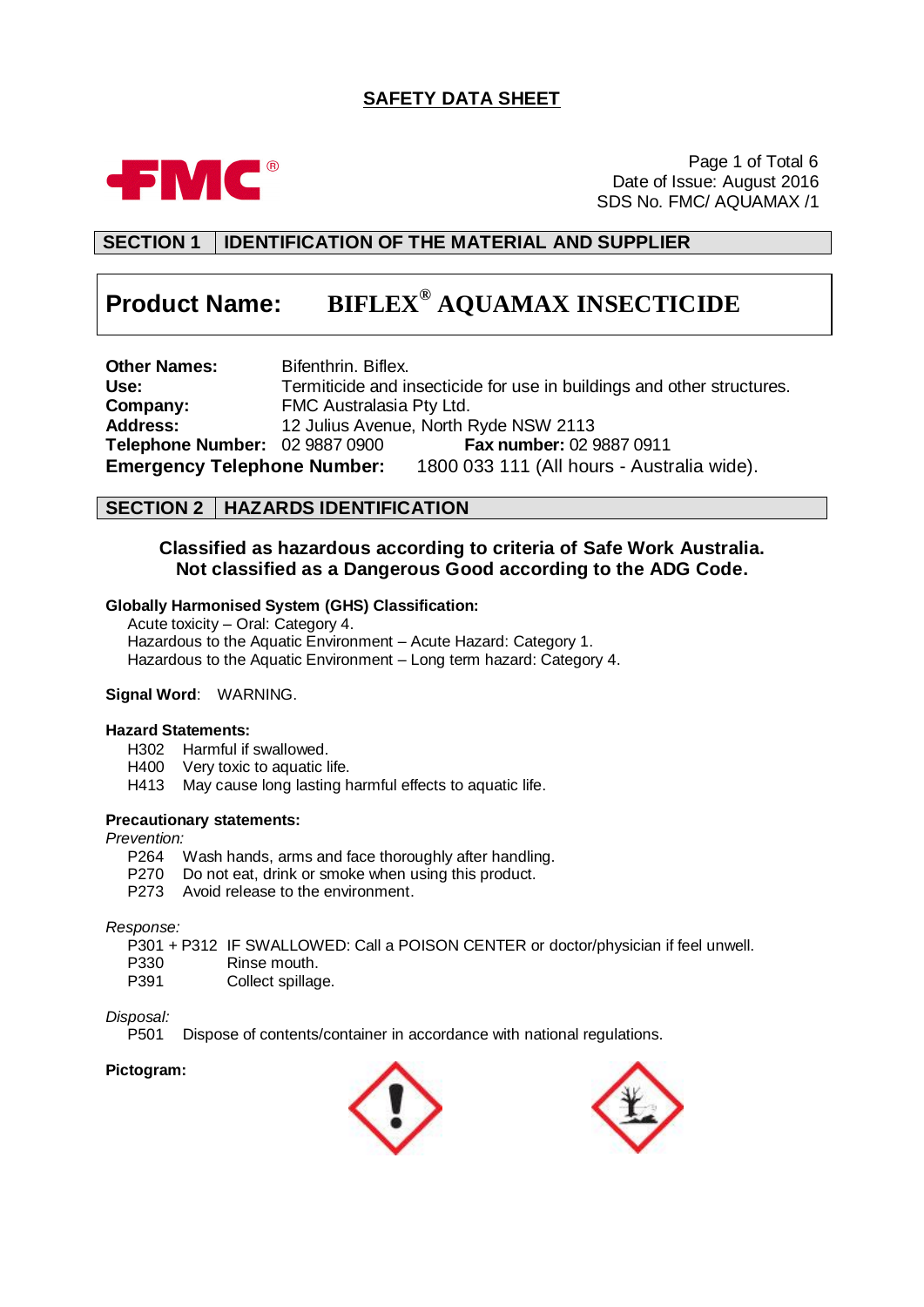## **SECTION 3 COMPOSITION/INFORMATION ON INGREDIENTS**

#### **Ingredients:**

*CHEMICAL CAS NUMBER PROPORTION* Bifenthrin 82657-04-3 100 g/L Propane-1,2-diol 57-55-6 1 - 10% Other ingredients determined not to be hazardous mixture Balance

## **SECTION 4 FIRST AID MEASURES**

#### **FIRST AID**

- **Swallowed:** If poisoning occurs, contact a doctor or Poisons Information Centre. Phone Australia 131126. If any discomfort persists seek medical advice.
- **Eye:** If in eyes, hold eyes open and flush gently with water until chemical is removed. If irritation occurs and persists, obtain medical attention.
- **Skin:** If on skin remove contaminated clothing and wash with soap and water. If irritation occurs and persists see a doctor.
- **Inhaled:** Remove patient to fresh air. If breathing discomfort occurs, obtain medical attention.

**Advice to Doctors:** Bifenthrin the active ingredient in this product is a pyrethroid insecticide. It has been reported that a topical application of Vitamin E cream has therapeutic value in reducing skin irritation, associated with skin contact with pyrethroid insecticides. Treatment is otherwise symptomatic and supportive.

## **SECTION 5 FIRE FIGHTING MEASURES**

**Specific Hazard:** Product is a not flammable.

**Extinguishing media:** Choose extinguishing media to suit the burning material. If containers are ruptured contain all runoff.

**Hazards from combustion products:** Non-combustible, however after evaporation of water, the residual material will emit toxic fumes of carbon monoxide, carbon dioxide, hydrogen chloride, chlorine, fluorine and hydrogen fluoride etc.

**Precautions for fire-fighters and special protective equipment:** Isolate fire area. Evacuate downwind. Wear full protective clothing and self-contained breathing apparatus. Do not breathe or contact smoke, gases or vapours generated.

## **SECTION 6 ACCIDENTAL RELEASE MEASURES**

**Emergency procedures:** Isolate and post spill area. Keep out unprotected persons and animals. Wear protective waterproof clothing, elbow length PVC or nitrile gloves and water resistant footwear.

**Spills:** In the case of spillage, contain and absorb spilled material with absorbent material such as sand, clay or cat litter and dispose of waste according to the Australian Standard 2507 - Storage and Handling of Pesticides. Keep material out of streams and sewers. Vacuum, shovel or pump waste into an approved drum. Label for contents. Dispose of drummed wastes, including decontamination solution, in accordance with the requirements of Local or State Waste Management Authorities. Do NOT allow spilled product to enter sewers, drains, creeks or any other waterways.

**Material and methods for containment and cleanup procedures:** To clean spill area, tools and equipment, wash with a solution of soap, water and acetic acid/vinegar. Follow this with a neutralisation step of washing the area with a bleach or caustic soda ash solution. Finally, wash with a strong soap and water solution. Absorb, as above, any excess liquid and add both solutions to the drums of waste already collected.

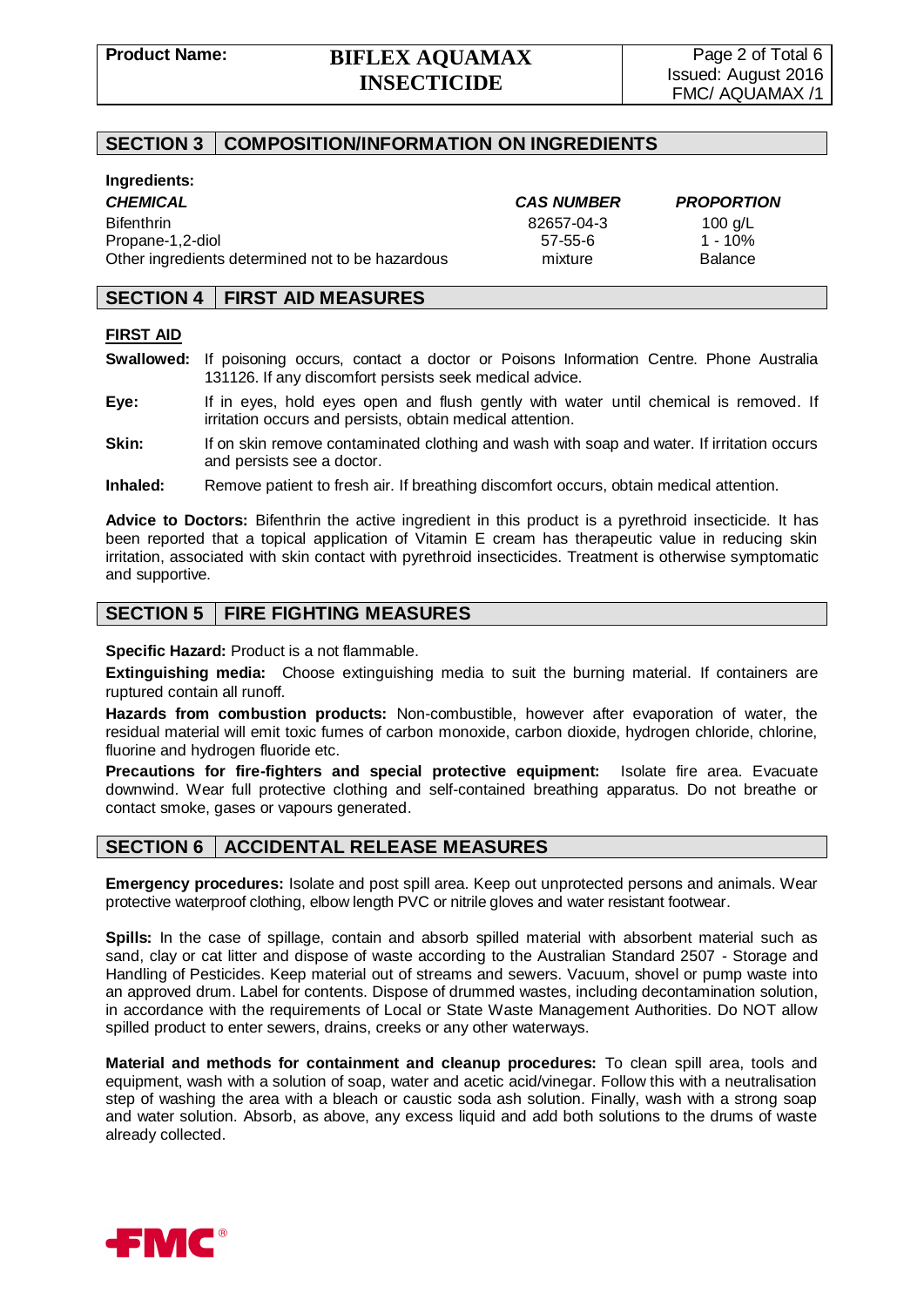## **SECTION 7 HANDLING AND STORAGE**

**Precautions for Safe Handling:** Ensure containers are kept closed until using product. Poisonous if swallowed. May irritate eyes and skin. Repeated exposure may cause allergic disorders. Avoid contact with eyes and skin. **For termite control in buildings and structures:** When opening the container and preparing spray, wear cotton overalls buttoned to the neck and wrist and a washable hat and elbow length PVC or nitrile gloves. When using the prepared spray wear cotton overalls buttoned to the neck and wrist and a washable hat and elbow length PVC or nitrile gloves. After each day's use, wash gloves and contaminated clothing. **For hand held application:** When opening the container and preparing spray, wear cotton overalls buttoned to the neck and wrist and a washable hat and elbow length PVC or nitrile gloves. When using the prepared spray wear protective waterproof clothing, elbow length PVC or nitrile gloves and water resistant footwear. After each day's use, wash gloves, contaminated clothing. Wash hands after use.

**Conditions for Safe Storage:** Store in closed original containers, in a cool, well ventilated area away from children, animals, food and feedstuffs. Do not store for prolonged periods in direct sunlight. DO NOT store near (or allow to contact) fertilizers, fungicides or pesticides.

## **SECTION 8 EXPOSURE CONTROLS / PERSONAL PROTECTION**

#### **National Exposure Standards:**

No exposure standard for bifenthrin has been established by Safe Work Australia. However, the following exposure standard has been established:

| Atmospheric Contaminant                         | Exposure Standard (TWA) <sup>a</sup> | Proportion in AquaMax |
|-------------------------------------------------|--------------------------------------|-----------------------|
| Propane-1,2-diol total: (vapour & particulates) | 150 ppm $(474 \text{ mg/m}^3)$       | < 10%                 |
| $TWA = Time-weight Average$                     |                                      |                       |

It is highly unlikely that atmospheric concentrations of Propane-1,2-diol will reach the above concentrations when used as directed.

#### **Biological Limit Values:**

No biological limit allocated.

#### **Engineering controls:**

Use in ventilated areas only. Use local exhaust at all process locations where spray may be emitted. Ventilate all transport vehicles prior to unloading. Keep containers closed when not in use.

#### **Personal Protective equipment (PPE):**

General: **For termite control in buildings and structures:** When opening the container and preparing spray, wear cotton overalls buttoned to the neck and wrist and a washable hat and elbow length PVC or nitrile gloves. When using the prepared spray wear cotton overalls buttoned to the neck and wrist and a washable hat and elbow length PVC or nitrile gloves. After each day's use, wash gloves and contaminated clothing. **For hand held application:** When opening the container and preparing spray, wear cotton overalls buttoned to the neck and wrist and a washable hat and elbow length PVC or nitrile gloves. When using the prepared spray wear protective waterproof clothing, elbow length PVC or nitrile gloves and water resistant footwear. After each day's use, wash gloves, contaminated clothing. Wash hands after use.

Personal Hygiene: Poisonous if swallowed. May irritate eyes and skin. Repeated exposure may cause allergic disorders. Avoid contact with eyes and skin. Wash hands and arms before eating, drinking or smoking.

## **SECTION 9 PHYSICAL AND CHEMICAL PROPERTIES**

**Boiling point:** Not available. **Freezing point:** Not available. **Specific Gravity:** 1.02 g/mL. **pH:** Not available.

**Appearance:** White, opaque liquid. **Odour:** Very mild, soap like odour. **Solubility in Water:** Product suspends in water.

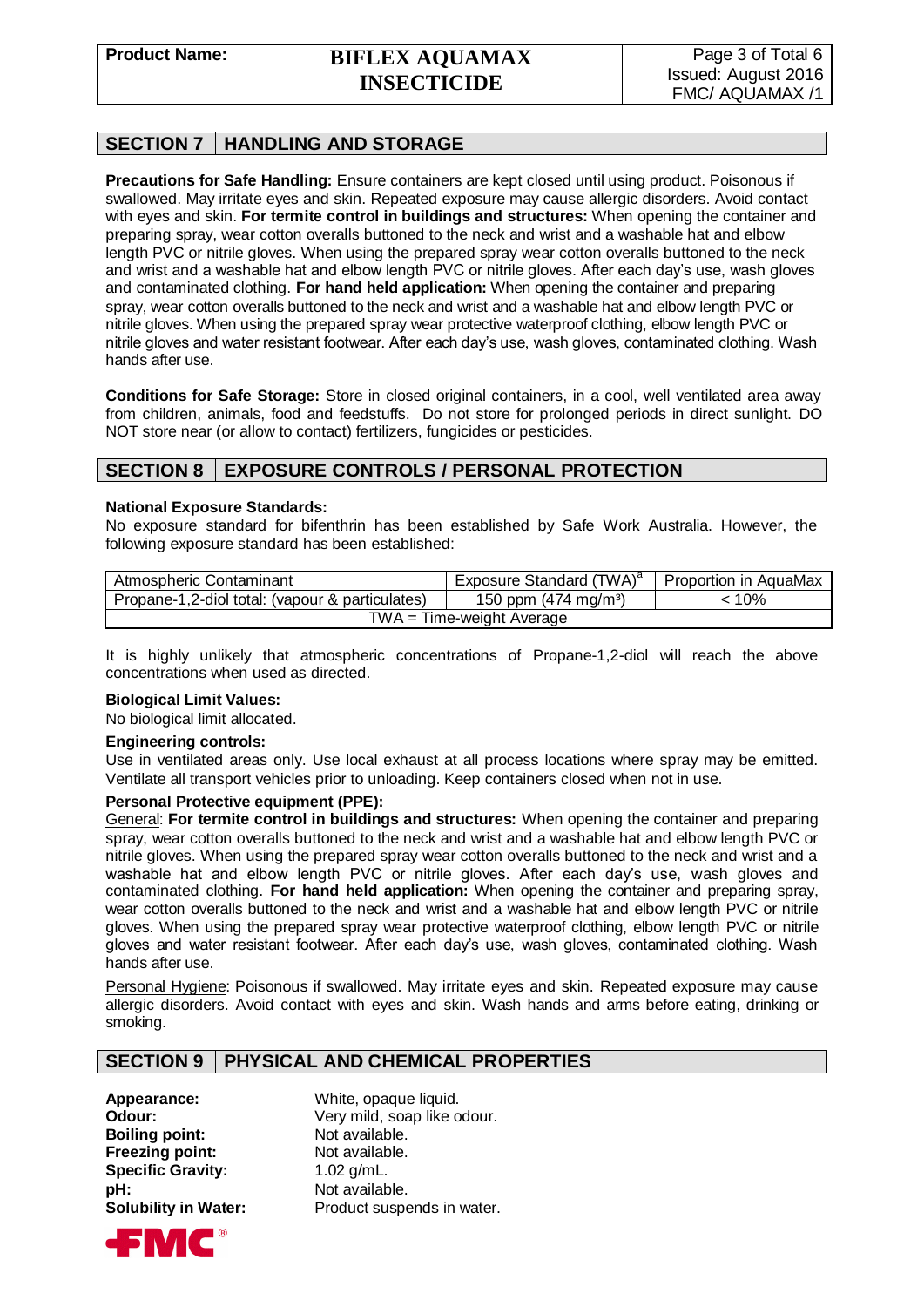**Flammability:** Not flammable.

## **SECTION 9 PHYSICAL AND CHEMICAL PROPERTIES** (Continued)

**Corrosive hazard:** Non corrosive; compatible with stainless steel containers & polyethylene used in spray tanks and parts. **Flashpoint (°C):** Not applicable, not flammable. **Flammability Limits (%):** Not flammable. **Poisons Schedule:** Product is a schedule 6 poison.

## **SECTION 10 STABILITY AND REACTIVITY**

**Chemical Stability:** Product is considered stable in ambient conditions for a period of at least 2 years after manufacture.

**Conditions to avoid:** No particular conditions to avoid.

**Incompatible materials:** No particular materials to avoid.

**Hazardous decomposition products:** When the product is heated to high temperatures and the water is evaporated, the active constituent will decompose and emit toxic and noxious fumes.

**Hazardous reactions:** No particular reactions to avoid.

## **SECTION 11 TOXICOLOGICAL INFORMATION**

#### *Potential Health Effects:*

Studies with laboratory animals have shown this product to be harmful if swallowed. Ingestion of large doses of bifenthrin by laboratory animals produced signs of toxicity which included clonic convulsions, tremors and bloody nasal discharge.

#### **Acute**

- **Swallowed:** This product is harmful if swallowed; the acute oral  $LD_{50}$  (rat) = 505 mg/kg (calculated). **Eye:** Irritating to the eyes.
- **Skin:** This product has a low dermal toxicity. The acute dermal LD<sub>50</sub> (rabbit) > 2000 mg/kg. May cause skin irritation. Skin sensitising may occur in sensitive individuals.
- **Inhaled:** This product is harmful if inhaled. Acute inhalation LC<sub>50</sub> > 8.7 mg/L/4 hour (calculated).

**Chronic:** No data available on this formulation. In studies with laboratory animals, Bifenthrin Technical did not cause teratogenicity or reproductive toxicity. Tremors were associated with repeated exposure of dogs, rats, rabbits and mice to Bifenthrin. The overall results from a battery of genotoxicity studies indicate that Bifenthrin is not considered to be genotoxic. Ames test results were negative.

## **SECTION 12 ECOLOGICAL INFORMATION**

**Environmental Toxicology:** The active ingredient, Bifenthrin, is highly toxic to fish and aquatic arthropods with  $LC_{50}$  values ranging from 0.0038  $\mu$ g/L to 17.8  $\mu$ g/L. In general, the aquatic arthropods are the most sensitive species. Care should be taken to avoid contamination of the aquatic environment. Bifenthrin had no effect on molluscs at its limit of water solubility. Bifenthrin is only slightly toxic to both waterfowl and upland game birds with  $LC_{50}$  values range from 1800 mg/kg to > 2,150 mg/kg. Do not contaminate sewers, drains, dams, creeks or any other waterways with product or the used container.

**Environmental Properties:** The active ingredient, Bifenthrin, degrades at a moderate rate in agricultural soils (t<sup> $\frac{1}{2}$ </sup> = 50 to 205 days), and more rapidly on the surface of bare soils (t<sup> $\frac{1}{2}$ </sup> = 7 to 62 days). Bifenthrin is tightly bound in most soils and has extremely low water solubility.

## **SECTION 13 DISPOSAL CONSIDERATIONS**

**Disposal:** Label all recovered material for contents. Dispose of drummed wastes, including decontamination solution, in accordance with the requirements of Local or State Waste Management Authorities. Do not bury waste or surplus product. Dispose of undiluted waste by dilution and use,

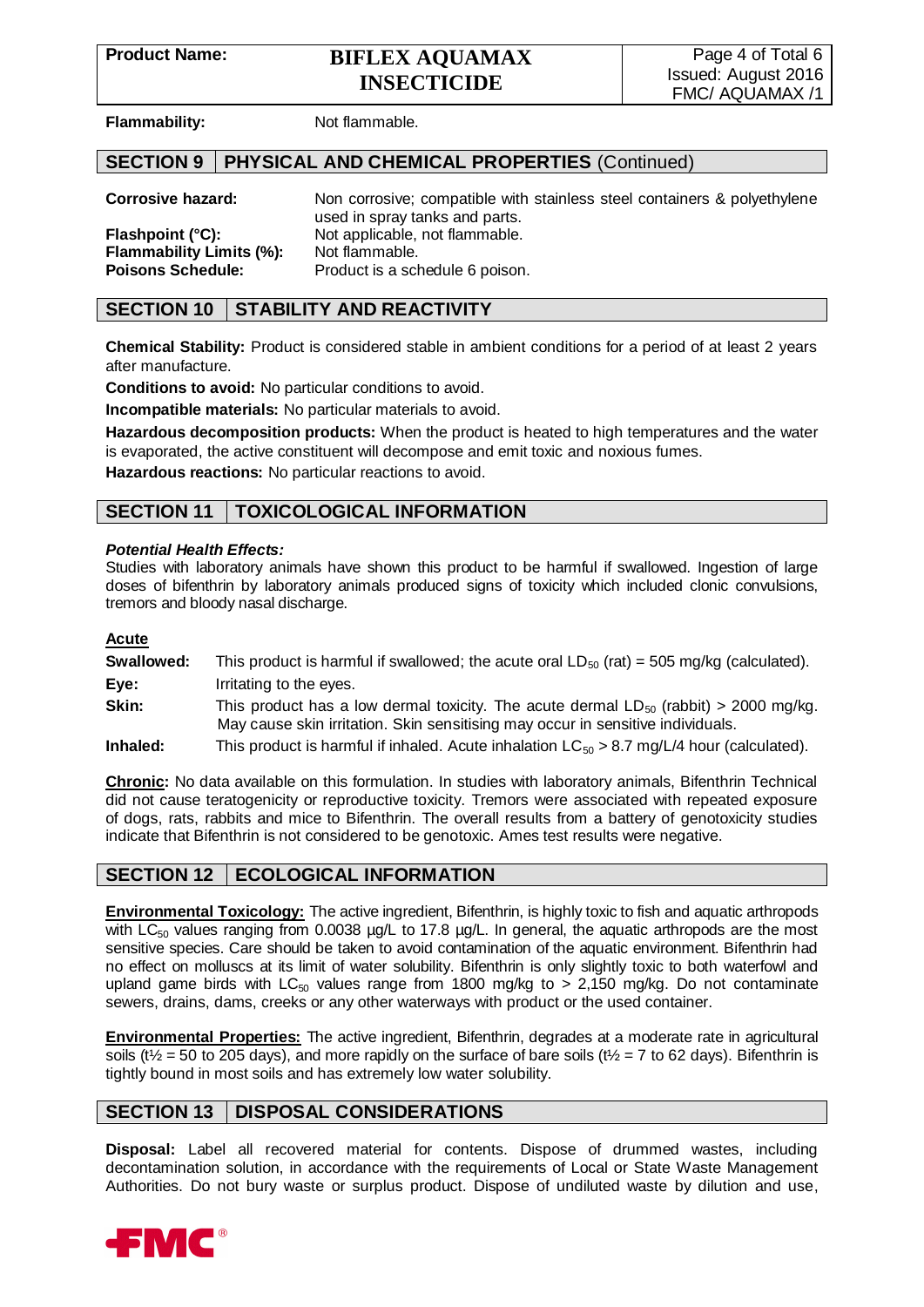according to the Directions for Use, or returning to the point of purchase in the original container for controlled disposal.

## **SECTION 13 DISPOSAL CONSIDERATIONS** (Continued)

Dispose of diluted surplus product by using according to the Directions for Use. Do not re-use empty container.

*Dangerous to Fish*: Do NOT allow spilled product or wash solution to enter sewers, drains, dams, creeks or any other waterways.

**Disposal of empty, non-returnable containers:** Triple or preferably pressure rinse containers before disposal. Add rinsings to spray tank. Do not dispose of undiluted chemicals on-site. If recycling, replace cap and return containers to recycler or designated collection point. If not recycling, break, crush or puncture and bury empty containers in a local authority landfill. If not available bury the containers below 500 mm in a disposal pit specifically marked and set up for this purpose clear of waterways, vegetation and roots, in compliance with relevant Local, State or Territory government regulations. Empty containers and product should not be burnt.

## **SECTION 14 TRANSPORT INFORMATION**

**Road & Rail Transport:** This product is exempt from classification as a Dangerous Good in packs less than 3,000 kg or litres under the Australian Code for the Transport of Dangerous Goods by Road and Rail. For bulk shipments this product is a class 9, UN 3082.

**Marine and Air Transport:** Biflex AquaMax Insecticide is classified as a Marine Pollutant according to International Maritime Dangerous Goods (IMDG) Code and the International Air transport Association (IATA). If transporting by sea or air the following Dangerous Goods Classification applies:-

UN 3082, Class 9 (Miscellaneous Dangerous Goods), Packing Group III, Proper Shipping Name ENVIRONMENTALLY HAZARDOUS SUBSTANCE, LIQUID, N.O.S. (Contains 10% Bifenthrin). Hazchem code ●3Z. Hazard Identification Number (HIN) 90.

## **SECTION 15 REGULATORY INFORMATION**

Classified as a hazardous substance according to criteria of Safe Work Australia. (Xn).

Under the Standard for Uniform Scheduling of Medicines and Poisons (SUSMP), this product is a schedule 6 poison.

This product has registration pending under the Agricultural and Veterinary Chemicals Code Act 1994. Product No. 60678.

Product is not classified as a Dangerous Good according to the ADG Code  $(7<sup>th</sup> Ed)$ .

Product is classified as a Dangerous Good according to the International Maritime Dangerous Goods (IMDG) Code and the International Air Transport Association (IATA).

*Requirements concerning special training:*

Check State or Territory regulations that require people who use pesticides in their job or business to have training in the application of the materials.

## **SECTION 16 OTHER INFORMATION**

Issue Date: 1 August 2016. Valid for 5 years.

Key to abbreviations and acronyms used in this SDS:

ADG Code: Australian Dangerous Goods Code (for the transport of dangerous goods by Road and Rail).

Carcinogen: An agent which is responsible for the formation of a cancer.

Clonic: Alternate involuntary muscular contraction and relaxation in rapid succession.

Genotoxic: Capable of causing damage to genetic material, such as DNA.

Lacrimation: The production, secretion, and shedding of tears.

Lavage: The irrigation or washing out of an organ, as of the stomach or bowel.

Mutagen: An agent capable of producing a mutation.

Oedema: Accumulation of fluid in tissues.